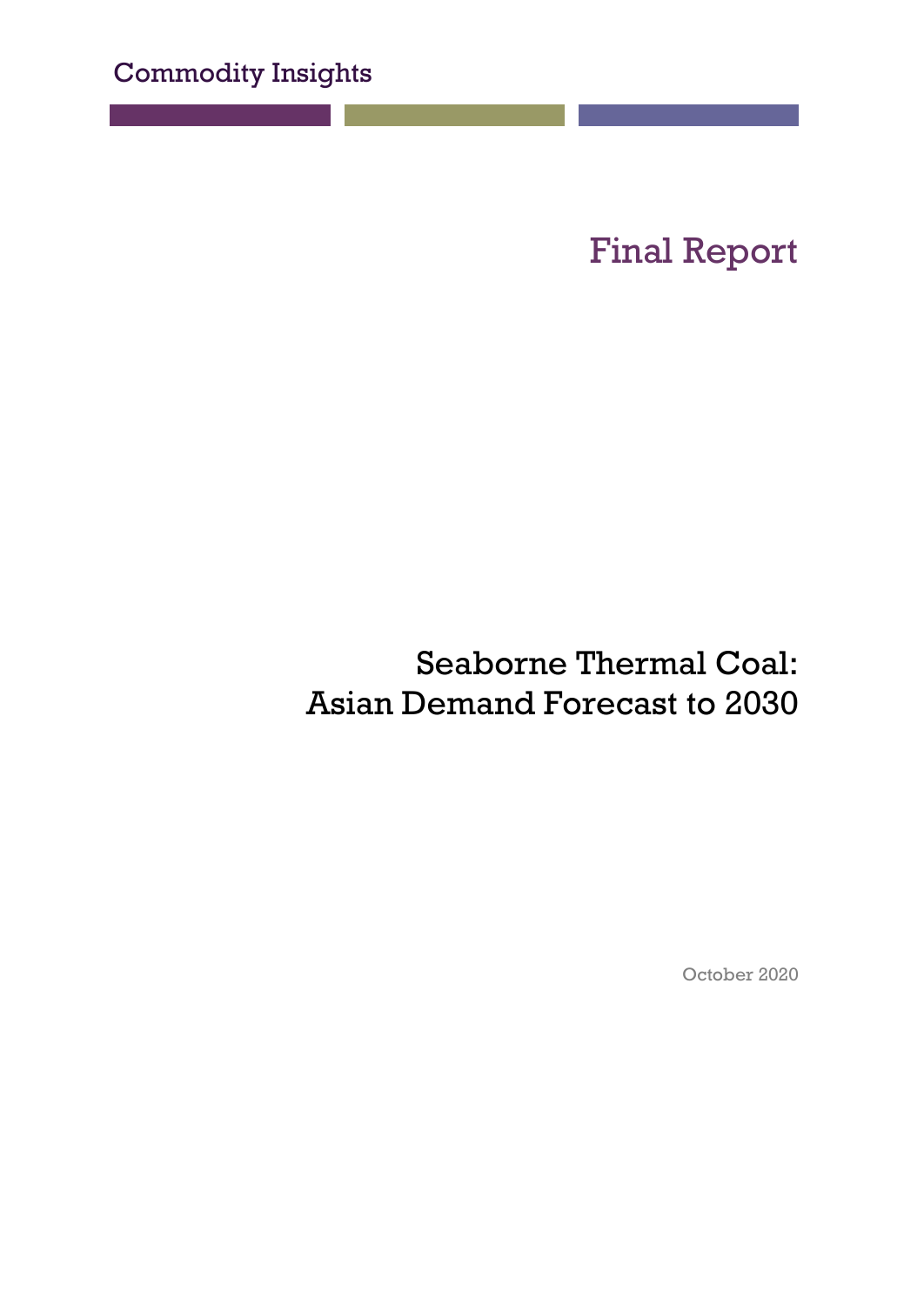#### Disclaimer

*This report was commissioned by the Minerals Council of Australia on a fee-for-service basis according to Commodity Insight's schedule of rates. Commodity Insight's fee is not contingent on the outcome of this report. None of Commodity Insight's partners, directors, substantial shareholders and their associates have (or had) a pecuniary or beneficial interest in/or association with any of the Minerals Council of Australia management or their directors, substantial shareholders, subsidiaries, advisors and their associates prior to or during the preparation of this report.*

*In preparing this report, Commodity Insights relied, in whole or in part, on data and information provided by third parties, which information has not been independently verified by Commodity Insights and which Commodity Insights has assumed to be accurate, complete, reliable, and current. Therefore, although Commodity Insights has utilised its best efforts in preparing this Report, Commodity Insights does not warrant or guarantee the conclusions set forth in this Report which are dependent or based upon data, information, or statements supplied by third parties.*

*This Report is intended for the Customer's sole and exclusive use and is not for the benefit of any third party and may not be distributed to, disclosed in any form to, used by, or relied upon by, any third party without prior written consent of Commodity Insights, which consent may be withheld in its sole discretion.*

*This report may contain or refer to forward-looking information based on current expectations, including, but not limited to government policy. Forward-looking information is subject to significant risks and uncertainties, as actual results may differ materially from forecast results.*

*The conclusions expressed in this report are as at October 2020. The outlook is only appropriate for this date and may change in time in response to variations in economic, market, legal or political factors, in addition to ongoing operational results.*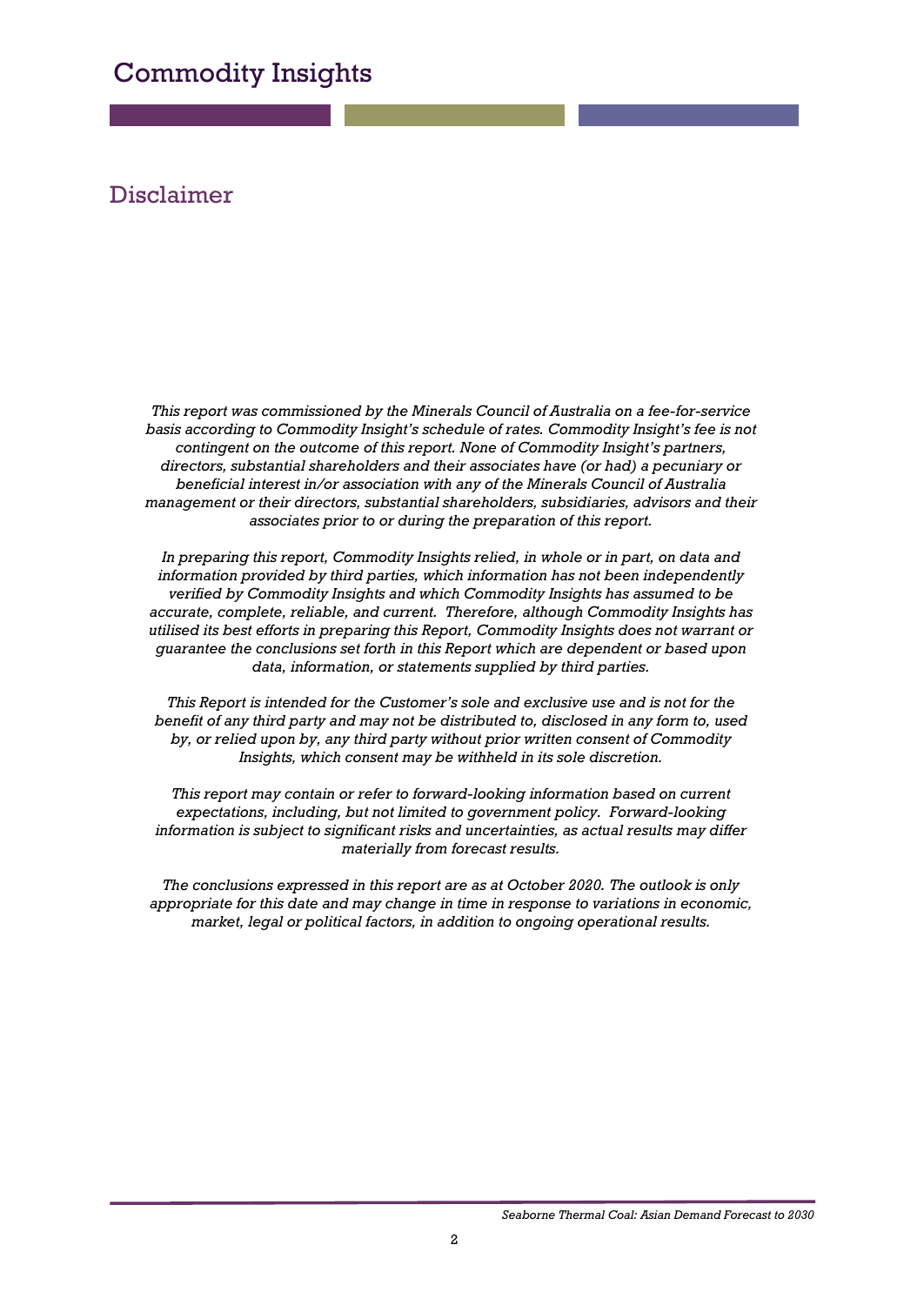#### 1. Overview

An accurate understanding of thermal coal demand is important in the context of ongoing interest within Australia, our region and the world about the future of coal.

Recent analysis suggests that Australia's world-leading thermal coal producers can benefit from strong future demand growth, especially in our region.

It is clear that the global seaborne thermal coal market has grown strongly in recent years.

Global seaborne thermal coal volumes doubled between 2006 and 2019, from 500Mt (million tonnes) to 1,000Mt, growing in volume every year of that period except 2015. The market's average growth was almost 40Mt per annum, or around eight times the average annual output of an Australian thermal coal mine.

With the drivers of recent growth still largely in play, Commodity Insights projects Asian thermal coal imports will grow by over 270Mt to more than a billion tonnes per annum over the next decade.

In the long term, government policy in relation to both energy sources and emissions reduction are important drivers of coal's share of power generation and therefore import demand.

In this context, these forecasts will continue to be subject to changes in government policy, including emissions reduction measures to meet Paris Agreement targets.

Asia is the dominant market for thermal coal. In 2006, the global seaborne thermal coal market was approximately 500Mt in volume. Asia accounted for around 300Mt, of which the traditional north Asian importers (Japan, Korea and Taiwan) accounted for 240Mt or 80 per cent. China and India combined for less than 35Mt and Southeast Asia combined for 30Mt.

Since then, global import demand growth has doubled to slightly more than a billion tonnes, with all the growth coming from Asia. China led the growth, passing Japan as the world's largest importer in 2011, a status it still retains. India followed, becoming the world's second largest importer in 2014, and then South East Asia accelerated, doubling its imports between 2011-18.

| <b>Market</b>         | 2006 Imports (Mt) | 2019 Imports (Mt) | Growth (Mt) | Growth $(\%)$ |
|-----------------------|-------------------|-------------------|-------------|---------------|
| Asia                  | 305               | 834               | 525         | 173%          |
| North Asia (JKT)      | 242               | 315               | 73          | 30%           |
| China                 | 11                | 218               | 207         | 1,880%        |
| India                 | 23                | 169               | 146         | 635%          |
| <i><b>SE Asia</b></i> | 30                | 114               | 84          | 280%          |
| Rest of World         | 206               | 186               | (16)        | $(10)\%$      |
| Global                | 511               | 1,020             | 509         | 100%          |

*Source: Commodity Insights.* 

*Seaborne Thermal Coal: Asian Demand Forecast to 2030*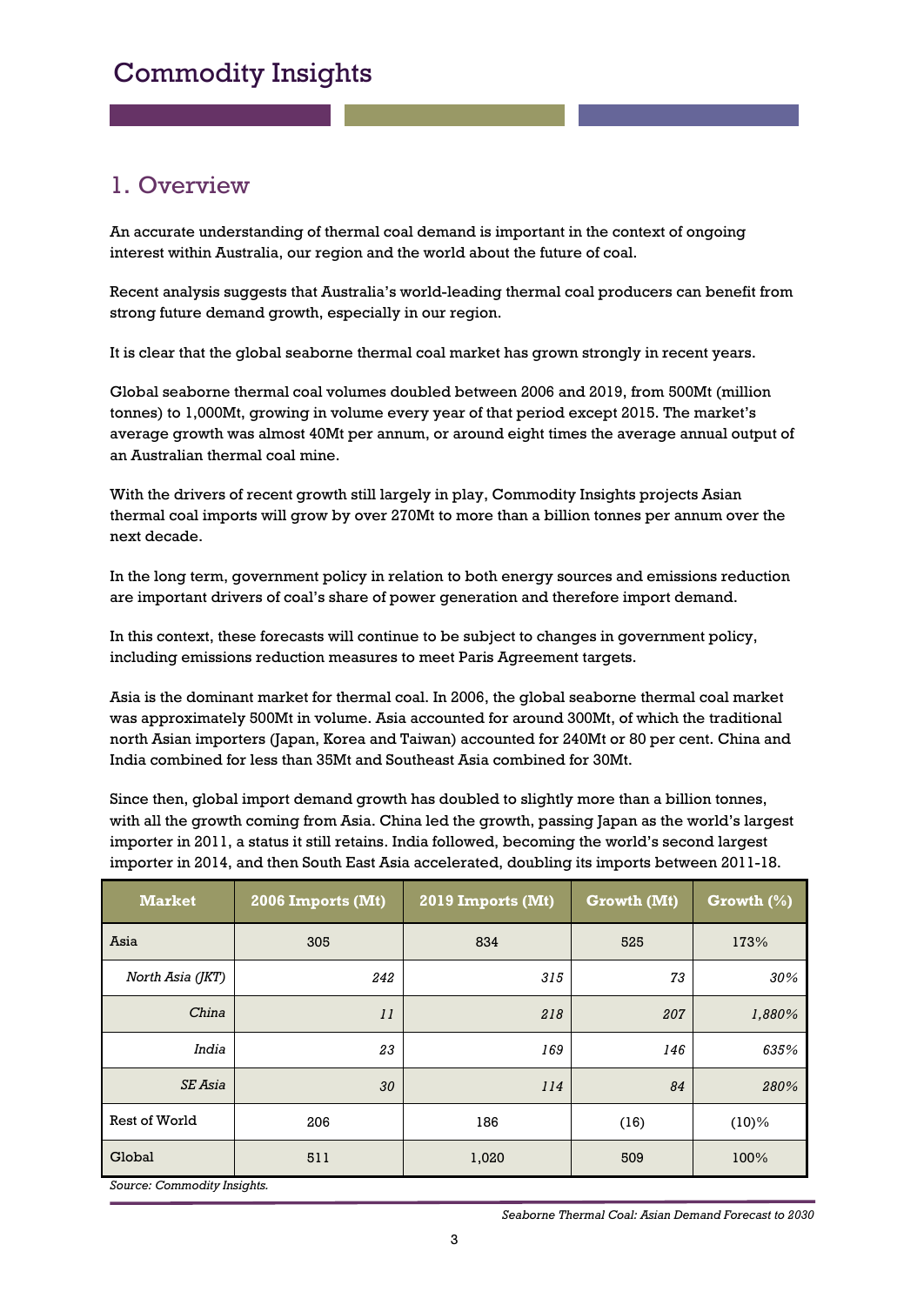There are several fundamental factors driving this growth in demand:

- High electricity demand growth across developing Asia, driven by strong economic growth, increasing industrialisation and higher electrification rates
- High population growth across developing Asia, particularly India and South East Asia
- Significant coal-fired generation capacity commissioned in many countries
- In some regions, an inability of domestic coal production to keep pace with demand growth, amplified by an increasing demand for high quality thermal coal (i.e. high energy, low impurity), which is typical of seaborne traded coals.

While past performance is no guarantee of future performance, these fundamental drivers remain and suggest thermal coal demand growth will continue for some time yet.

The developing regions of Asia – China, India, Thailand, Vietnam, Indonesia, the Philippines, Pakistan and Bangladesh – all have low levels of per capita electricity consumption. The most developed of these – China – has a consumption level half of Japan's and a third of the USA's. India's per capita consumption level is only one-tenth of Japan's, and Bangladesh's is less than one-twentieth of Japan's.

Along with their substantial populations (Asia contains eight of the world's 15 most populous nations) and strong forecast population growth (with almost 300 million additional people expected by 2030 according to UN projections) these relatively low consumption levels indicate there is significant future electricity demand growth across Asia.

For all Asian nations to reach a Japanese level of consumption, massive investment in power generation capacity will be required. While the timeframe of development and growth will vary by country, demand for electricity generation is likely to be met by a range of sources, including coal.

Commodity Insights has forecast thermal coal import growth to 2030 for selected Asian markets, which is presented below. This is based on the following assumptions:

- To 2025, forecasts are based on coal-fired capacity additions
- Beyond that, forecasts are based on electricity demand forecasts and coal's estimated share of the generation mix, based on official government policy.

Imports are forecast to grow by more than 270Mt from 2019 to 2030 – considerably more than Australia's entire 2019 thermal coal exports (212Mt).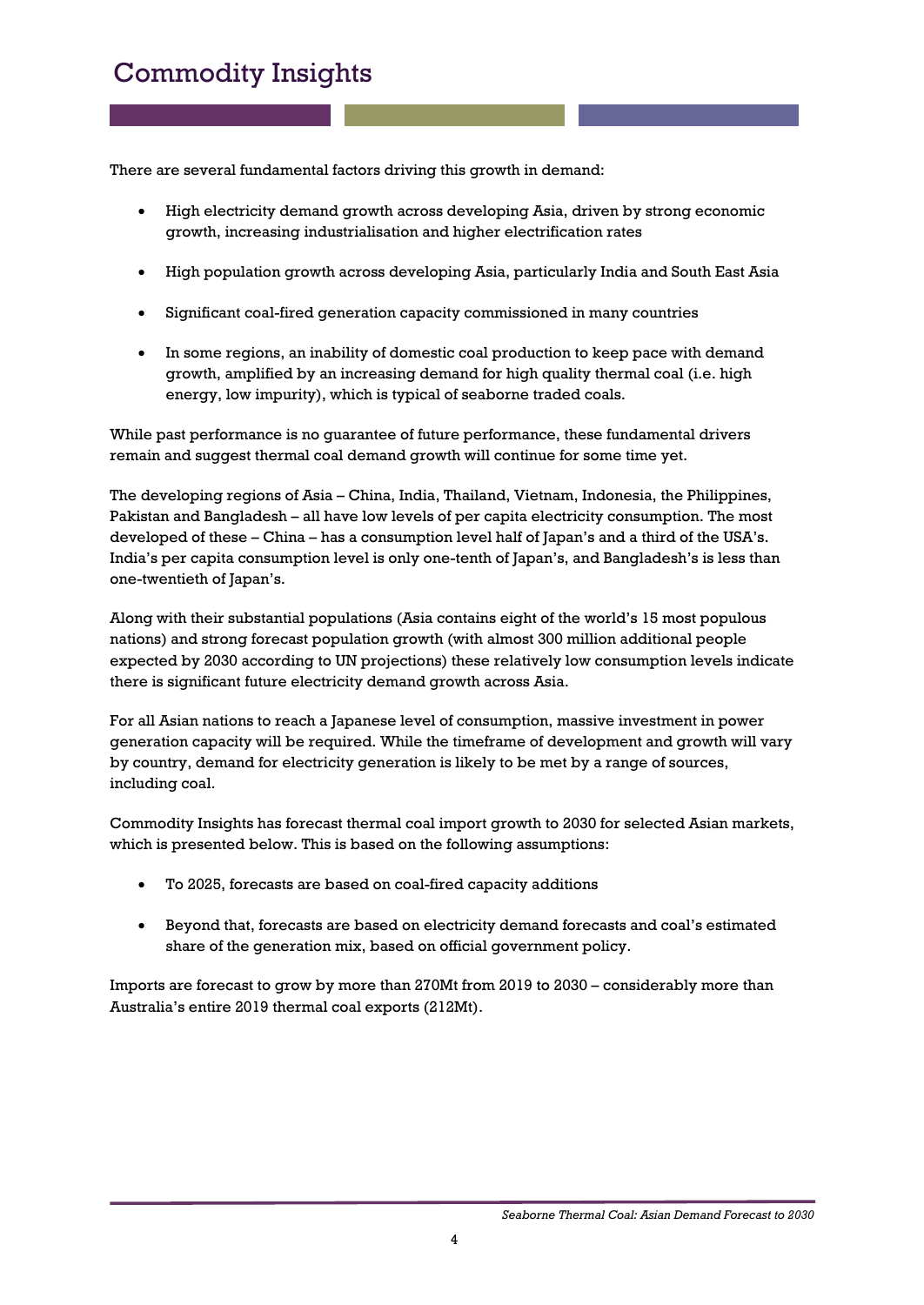

*Source: Commodity Insights.*

While it is probable that thermal coal demand will decrease in other regions, much of this decline will be in countries such as the USA that utilise domestic coal, therefore the impact on the seaborne market will be limited. Conversely, much of the Asian demand growth will rely completely on higher quality imported coals, which will drive an increase in seaborne thermal coal volumes.

The forecast growth is not only robust but broadly spread across the region.

Australian thermal coal is widely considered to be the benchmark coal in Asian import markets (being of higher energy and therefore lower  $CO<sub>2</sub>$  emissions per kWh than lower rank alternatives).

If more Asian demand is met from Australia, it will not only contribute substantially to national wealth but it will also provide power to developing Asian neighbours, with a lower  $CO<sub>2</sub>$ emissions profile than if produced from alternative coal sources.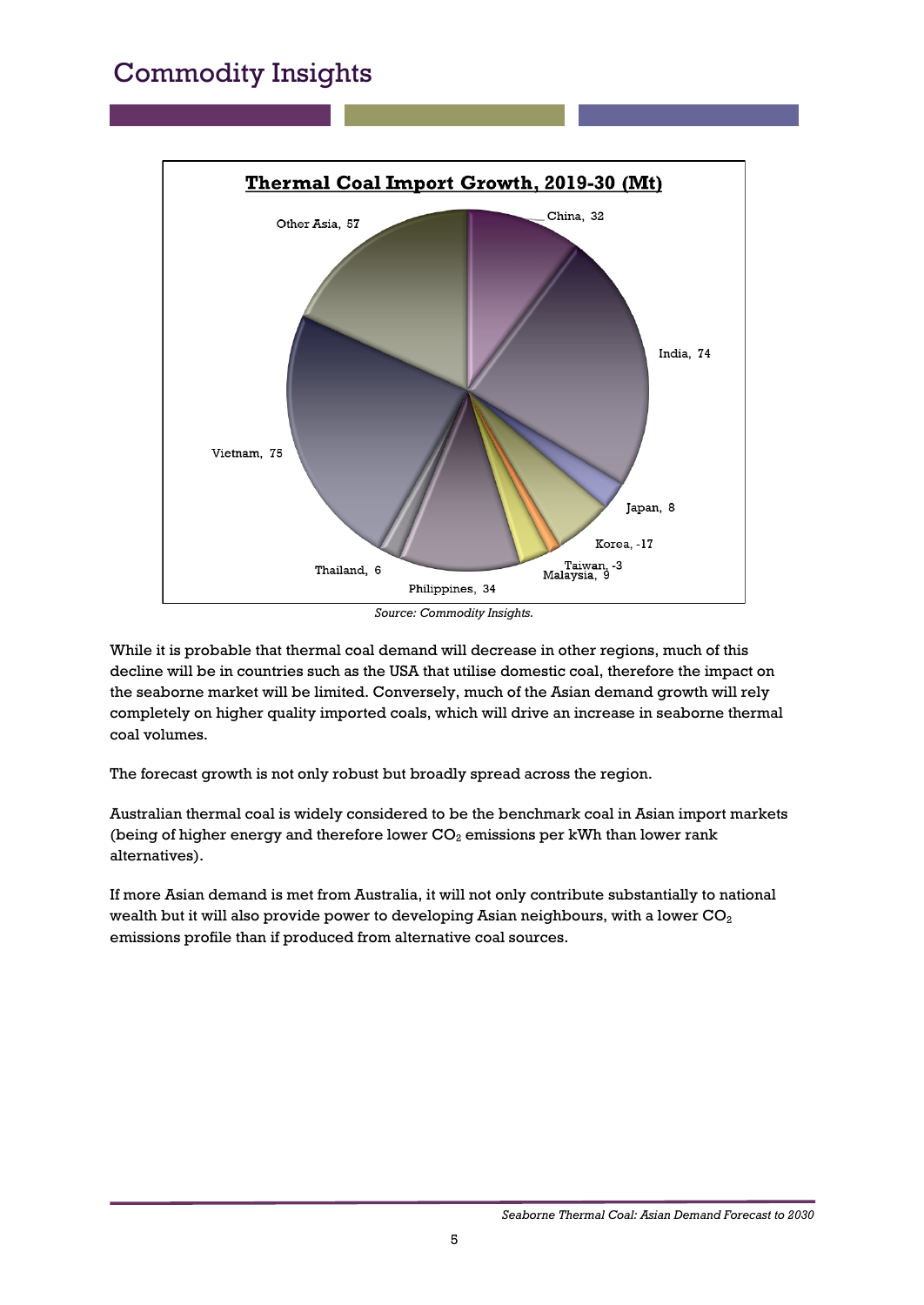#### 2. Demand Forecast

In 2018, Commodity Insights developed a detailed Asian seaborne thermal coal demand forecast. An update of this forecast is presented below. To 2025, forecasts are based on coalfired capacity additions in each country, and beyond that on electricity demand forecasts and coal's estimated share of the generation mix, which are sourced from official government policy targets. Asian thermal coal imports are forecast to grow by 275Mt from 2019 to 2030, a CAGR of 2.6 per cent. This represents annual growth of around 25 Mt.

| <b>Country</b><br>(Imports Mt) | 2019 | 2020e | 2025f | 2030f | Growth           |
|--------------------------------|------|-------|-------|-------|------------------|
| China                          | 218  | 230   | 250   | 250   | 32               |
| India                          | 169  | 150   | 200   | 243   | 74               |
| Japan                          | 137  | 132   | 156   | 145   | $\bf8$           |
| Korea                          | 111  | 103   | 110   | 94    | (17)             |
| Taiwan                         | 59   | 56    | 61    | 56    | (3)              |
| Malaysia                       | 34   | 35    | 40    | 43    | 9                |
| Philippines                    | 27   | 28    | 47    | 61    | 34               |
| Vietnam                        | 32   | 41    | 68    | 107   | 75               |
| Thailand                       | 21   | 23    | 25    | 27    | $\boldsymbol{6}$ |
| Other Asia                     | 25   | 24    | 56    | 82    | 57               |
| <b>Total</b>                   | 834  | 822   | 1,013 | 1,109 | 275              |

*Source: Commodity Insights. Figures for 2020 are based on actual year-to-date imports, annualised.*

Growth will be negative in 2020 due to the impact of COVID-19 but will be followed by a solid recovery. Most countries are expected to increase imports, with only Taiwan (marginally) and Korea reducing volumes.

Importantly, five countries/regions are forecast to increase demand by more than 30Mt, illustrating the breadth of market demand growth for imported thermal coal – which is not reliant on growth from China. The distribution of growth for 2019-30 by country is charted below.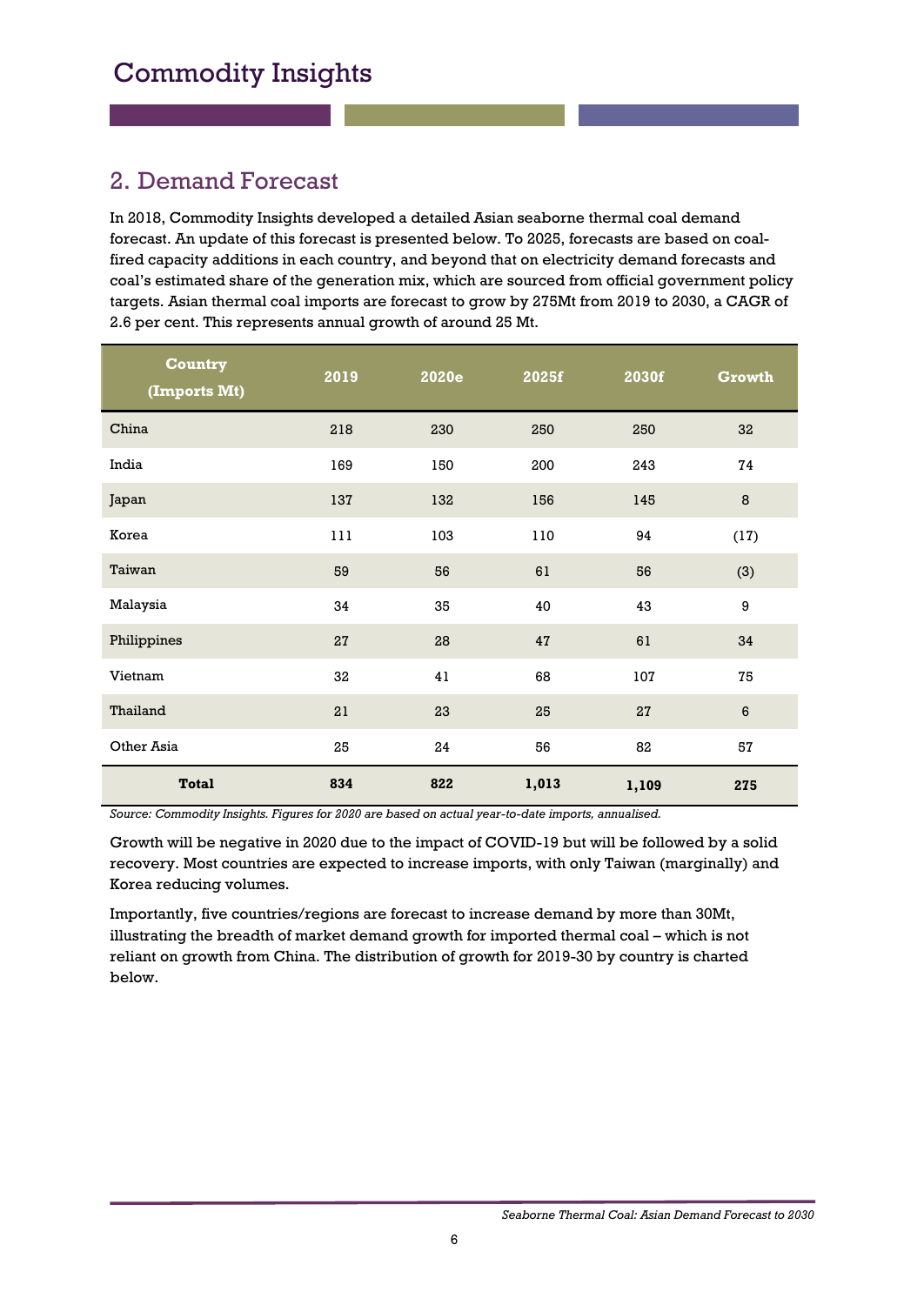

*Source: Commodity Insights.*

The cumulative growth profile from 2007 to 2030 is charted below, incorporating Commodity Insights' forecasts from 2020 onwards.



|  | Source: Commodity Insights. |  |
|--|-----------------------------|--|
|--|-----------------------------|--|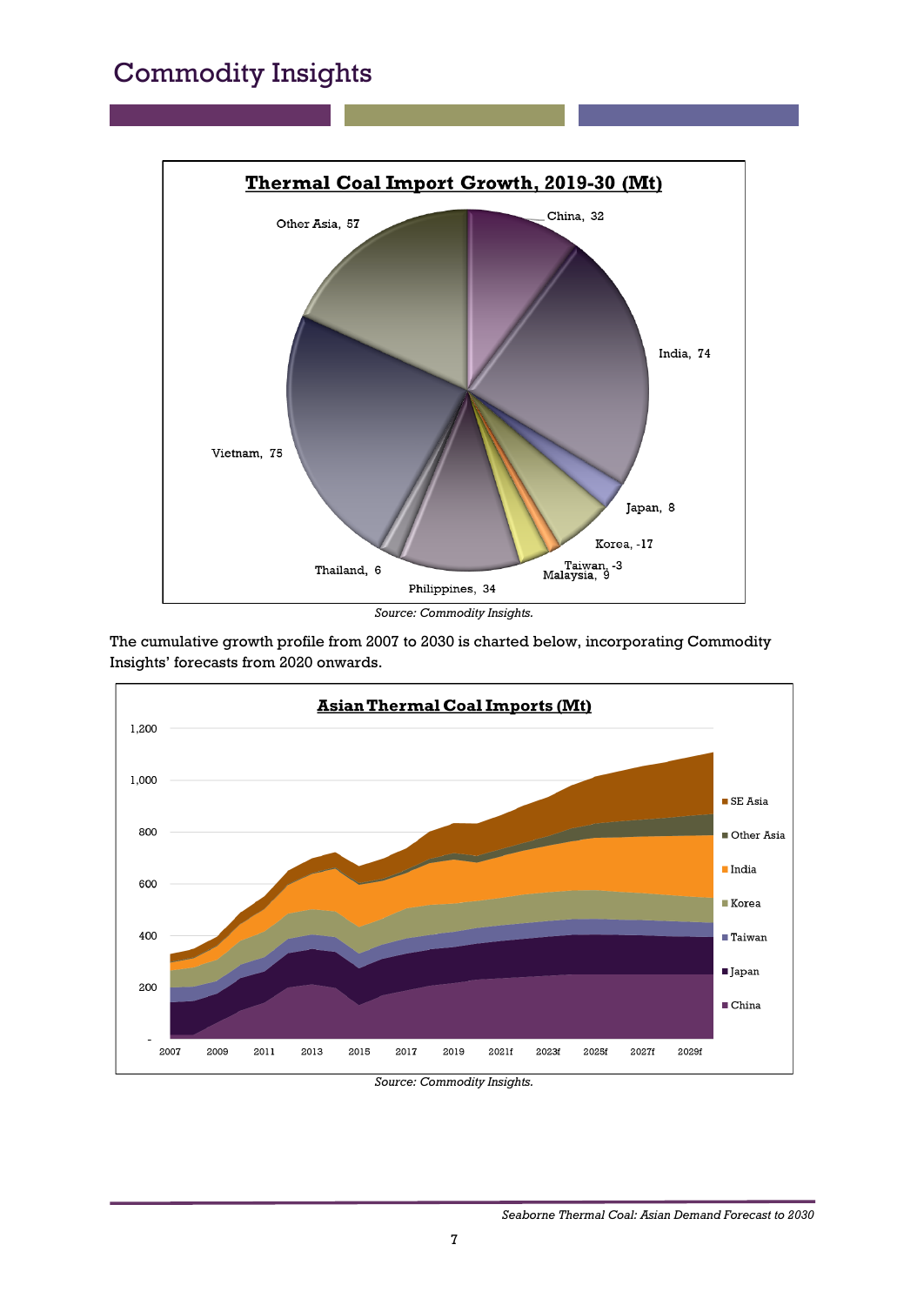The overall Asian demand import forecast for 2025 and 2030 remains close to the 2018 forecast, but some country forecasts have changed. The drivers of these changes are:

1. Base year effect. Commodity Insights applies an incremental model when forecasting import demand (i.e. estimated incremental demand for each year is added to demand from the previous year). The base year for the current forecasts was 2019, while the base year for the previous forecasts was 2017.

2. Timing of new capacity additions. In the short-term (i.e. to 2025), Commodity Insights estimates demand growth based on the additional coal-fired capacity being commissioned in each country. Plant-level data is applied for this exercise, and since the previous forecast some plants have been added/removed or have different development schedules. This is where the impact of COVID-19 is evident.

3. Changes in government policy. In the long term, government policy in relation to both energy sources and emissions reduction are important drivers of coal's share of power generation and therefore import demand. Since the previous forecast, several governments have announced new policy targets for the electricity mix.